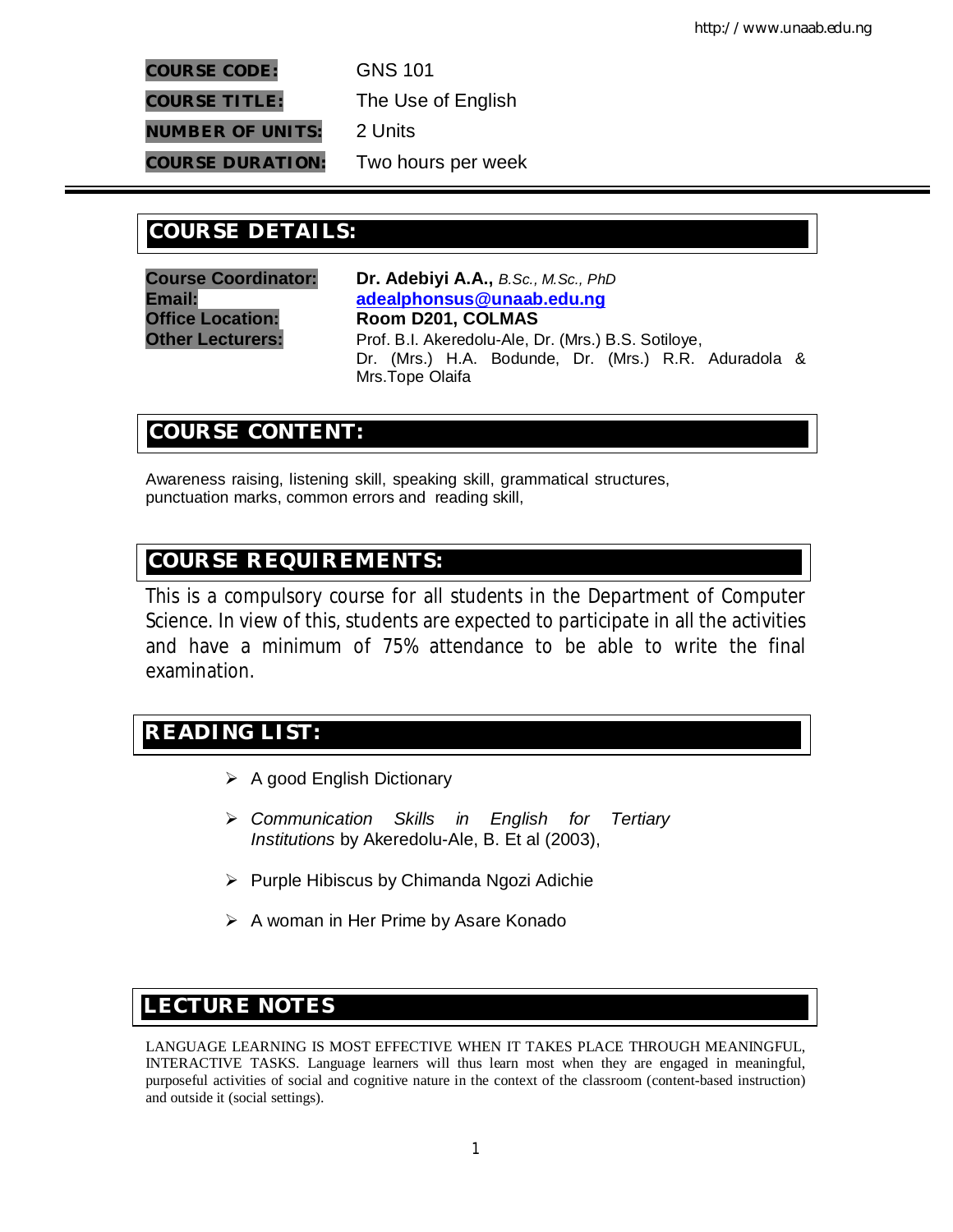Following this curriculum, students will learn content-related information while acquiring English language skills in listening, speaking, reading, and writing. The emphasis on teaching English for academic purposes entails the development of thinking skills.

LANGUAGE SKILLS ARE INTERDEPENDENT. Listening, speaking, reading, and writing skills are not thought of by language users as independent skills; they are rather perceived as interdependent where one skill often activates the other skills as well as the paralinguistic skills for the achievement of effective communication.

Apart from the above, this course helps students improve their ability to read and understand scientific articles, to think about them critically, and to communicate about them in English. Students also learn to use language related to their scientific and technical fields in speaking, giving presentations, and writing. As a result, students gain confidence in reading scientific journals and articles and using English for their major subjects (Agricultural Science, Biology, Chemistry, Environmental Sciences, Physics, Computer Science, among others).

At the end of the course, students should be able to communicate effectively in different situations and settings with L1, ESL and EFL speakers alike using authentic, appropriate, and correct linguistic forms; communicate effectively in subject matter areas in general, thus equipping them with the requisite linguistic skills for pursuing university education in their fields of specialization.

Course Content:

#### 1. **AWARENESS RAISING**

For many people, mastering writing is the most difficult aspect of learning a foreign language. Here, we shall look at the different kinds of difficulties students have and some of the mistakes they make when writing in English - mistakes which have to do with spelling, punctuation, grammatical use and organisation*.* Differences in formal and informal use of English shall also be examined. Written English is the same way as spoken English, be it *formal* or *informal*. The differences between written and spoken English shall be illustrated from a number of examples. In general, informal spoken English contains a number of colloquialisms i.e. conversational expressions that are inappropriate for formal written English. It is, however important not to mix styles. Since the course is task-based and studentoriented, students shall be given some tasks to perform in and outside the class.

### 2. **LISTENING SKILL**

Listening is the ability to hear and pay attention so that the end product would be the understanding and evaluation of what the listener hears (Dale *et. al.*, 1988).

It thus involves the ability to distinguish between the sound systems of English or any other target language that serves as the learner's second language – to differentiate the unfamiliar sounds in the given language.

Basically, listening is one of the most important and frequent behaviour in which we engage. It is one of the four language skills (listening, speaking, reading and writing). It can be described as an important everyday skill commonly used in all academic disciplines. It is therefore important for everyone, especially students, to improve one's listening skills and be the best listener one can be. In order to listen and comprehend in both social and academic contexts, the following are the enabling listening skills (requirements):

- functioning ear
- concentration
- ability to think along with the speaker
- ability to anticipate what the speaker is about to say based on what he has said
- ability to take note of the main points of the speaker (Olaofe, 1991).

Comprehension, a major ingredient of listening activities, can be improved by:

- listening attentively
- following the speaker's speech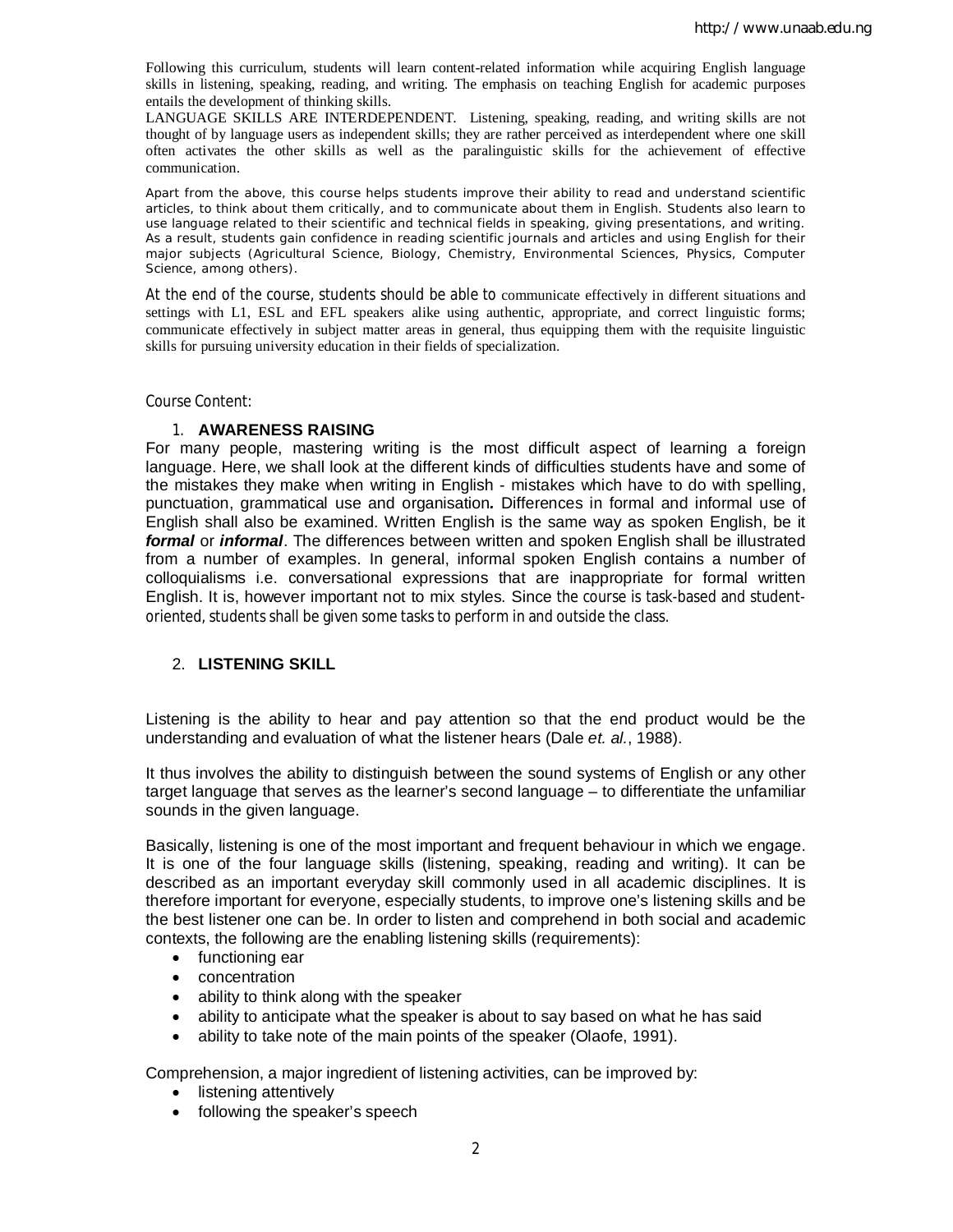- possessing a wide range of vocabulary related to the subject matter
- identifying and recognizing major speech patterns (introduction, change of ideas, shift of emphasis, sentence patterns/sequence)
- showing interest in what the speaker is saying; among others.

In most academic endeavours, students listen to acquire information which may come in various ways as:

- instructions
- facts
- data, figures and formulae
- dates
- illustrations
- questions and answers
- theories

These sources of information may take place in the lecture hall, laboratory, and within the campus.

At the end of this lecture, students should be able to:

- Develop basic factual comprehension of what is heard.
- Comprehend and interpret what is heard.
- Appreciate and enjoy certain aspects of spoken discourse.
- Develop basic factual comprehension of what is heard.
- Comprehend and interpret what is heard.
- Appreciate and enjoy certain aspects of spoken discourse.
- Paraphrase events in a story.
- State similarities and differences among characters, feelings, and actions in a story.
- Answer basic information questions about what is heard.
- Comprehend explicit information in spoken discourse (actions, ideas, reactions,etc.)
- Comprehend, interpret, appreciate and enjoy spoken discourse
- Take note of specific information based on what is heard.
- Identify mood, setting, character, and purpose based on what is heard. Classify vocabulary into semantic and/or grammatical categories.

## 3. **SPEAKING SKILL**

This aspect is primarily to assist students with difficulty in their English language speaking skill. It relates the sounds of the English Language to international phonetic and orthographic symbols. Apart from the treatment of the phonemes, it also includes a simplified form of the stress and intonation system to provide a simple guide in these two grammatically important aspects of spoken English.

In all languages we speak with air from the lungs. Air leaves the lungs through the vocal cords to the mouth, the vocal tract then modifies the air to provide sound. Sound is therefore the modification of air by the vocal tract. Getting the air into and outside the lungs involves a process whereby some organs are involved. The organs involved in the process of speech making are called the speech organs. They include:

- 1) The vocal cords 2) The palate
- 3) The teeth 4) The tongue
- $5)$  The lips  $6)$  The lungs
- 7) The nasal cavity.

There are forty four sounds in the English Language. These are divided into two groups, vowels and consonants. Generally, the difference is that a vowel sound comes out with a free flow of air from the vocal tract while a consonant sound is obstructed by some parts of the vocal tract. In English, as in Nigerian Languages, each sound is represented by a letter or a group of letters.

However, there is a problem with English when it comes to relating sounds to letters, or vice versa. First, in English, one sound may be represented by different letters, e.g. the sound made by *e* in *fed* is the same as that of *ea* in *lead*. It is also the same as that of *ie* in *friend*. Secondly, several different sounds may be represented by the same letter or group of letters, e.g. the letter *o* has one type of sound in *some*, a different type in *hot* and a different one in *form*. And thirdly, one sound may be represented by a group of two letters, each of which by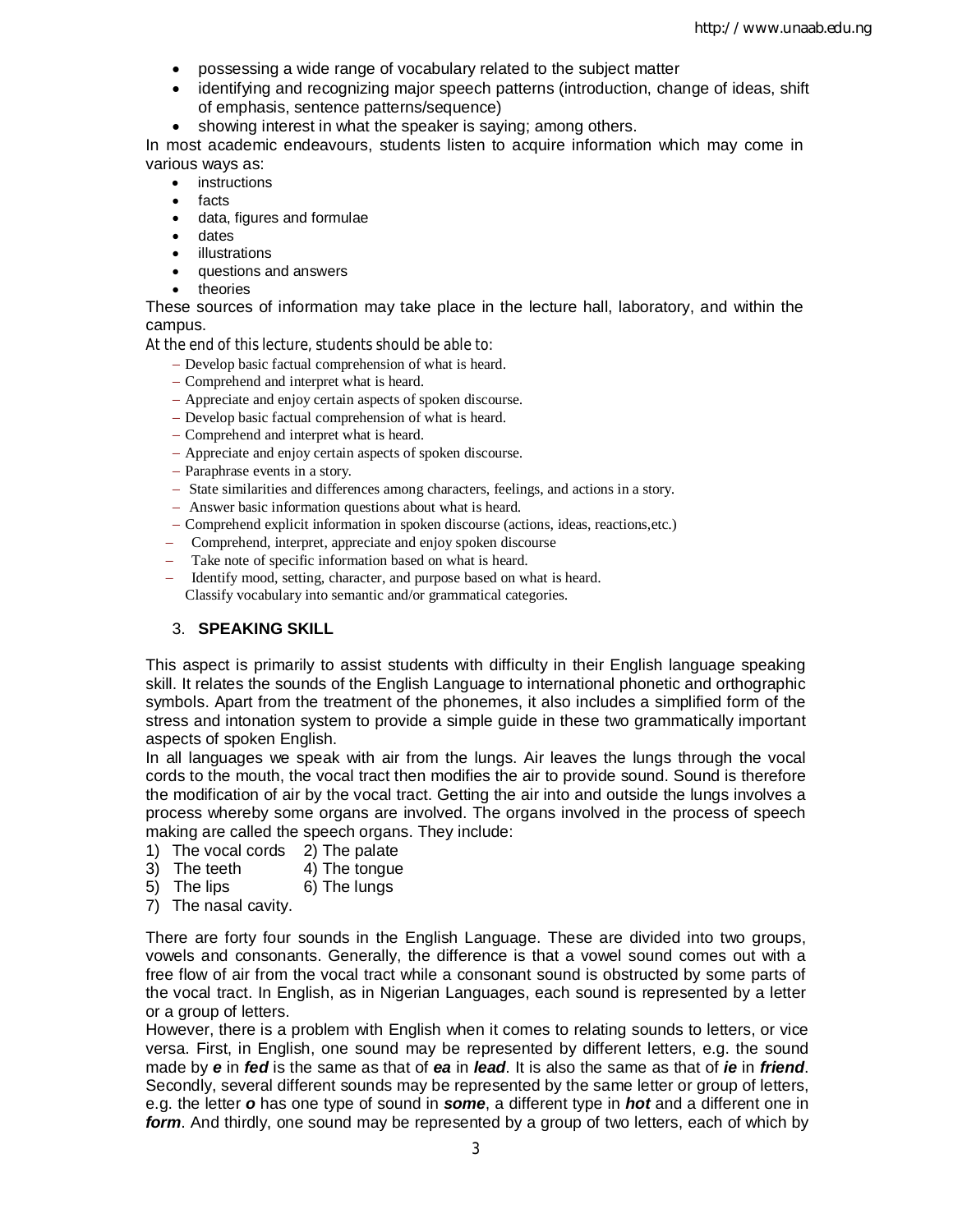itself may represent the same sound, or a different sound. For example, the sound made by *e* in *fed* is also made by the *ea* of *lead*.

This makes the spelling of English words confusing and difficult for students. It also contributes to the difficulty of pronouncing English words correctly. In English, the spelling of a word cannot be completely and reliably used as a guide to its pronunciation. The situation is however, different with Nigerian languages in which the way a word is spelled is exactly how it is pronounced.

Here also, we shall examine other aspects of speech works such as stress and **Intonation.**  Stress is the energy (Prominence or force) exerted on a particular part of speech. There are three main degrees /levels of stress.

- Main or primary stress is indicated with a stroke placed before and above the relevant syllable in a word e.g. **'**conflict, **'**boy, **'**lady
- Minor or secondary stress is usually indicated with a stroke placed before and below the relevant syllable e.g.  $\Box$  academic,  $\Box$  expectation,  $\Box$  radiation

 Unstressed word or unmarked syllables have no mark at all e.g. raid, pep, lunch. There are three types of stress.

- 1. word
- 2. sentence
- 3. emphatic

*Word stress* is the force or energy exerted on a syllable in a word. e.g **'**export (n), ex**'**port (v)

Both words are spelt the same way but the stress mark shows the difference between the two. The first example is a noun, with the stress mark/stroke placed on the initial syllable while the second example is a verb where the stress is on the second syllable.

*Sentence stress* is the pressure exerted on a particular part of a sentence. Content words such as nouns, verbs, adjectives and adverbs are stressed while grammatical words like articles, pronouns, conjunctions, prepositions and auxiliary verbs are not stressed except for emphasis. e.g.

## The **'**beautiful **'**lady **'**invited **'**me to the **'**party

The marked words in the above sentence are adjective, noun, verb, pronoun respectively while the unmarked words *to* and *the* are unstressed. *Emphatic stress* is an extra force used when pronouncing a particular word in order to distinguish it from other words in a sentence. Such words could be content or grammatical. e.g.

## *My sister has a new box.*

 $\overline{a}$ 

An emphatic stress could be given to *my* in the above sentence. It implies that it is *my sister* and not *yours*, *his* or *hers*. Secondly, special prominence could be given to *SISTER* (not brother, mother, aunt etc). Thirdly, *has* could be stressed.

Intonation is the variation that occurs in the pattern of pitch in a sentence, that is, the rise and fall in the pitch of the voice in a sentence. The part of a sentence over which a particular pattern extends is called a tone group. A tone group usually coincides with major grammatical units, such as the sentence, clause, phrase or word. For example, the sentence, **Water is liquid** constitutes one tone group. Within the tone group, the syllable that carries the major pitch change is called the tonic syllable.

## **4. GRAMMATICAL STRUCTURES**

This unit introduces students to the commonest English Language grammatical structures. These are Nouns, Pronouns, Verbs, Adjectives, Adverbs, Prepositions, Conjunctions and Interjections. Determiners are words used at the beginning of noun groups. They are generally used to refer to people or thing without saying exactly who or what they are. Nouns are basically names given to things. They may be names of human beings like Kola, Garba or Chinyere. Names given to days of the weeks and months in the year are also nouns such as Sunday, Friday, Saturday, August, March, etc. Names of animals, concepts, abstract ideas, etc, are also nouns. Some \* **common nouns** are \***count** (**countable**) nouns e.g. girl,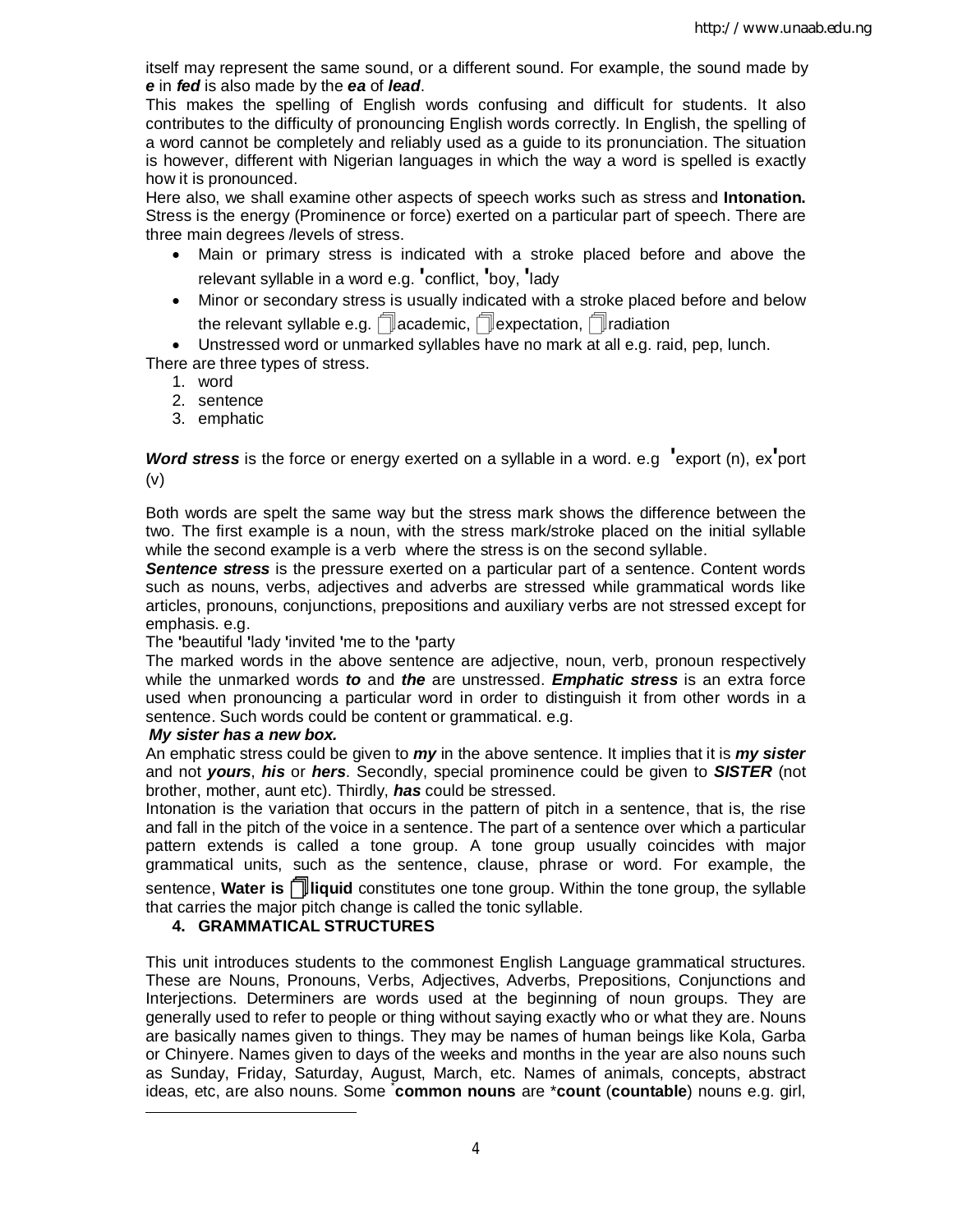books, etc, while others are **\*non-count (uncountable)** because they are \***mass nouns** e.g. rice, sand, importance, etc. Count nouns must have \***determiners** (a, one, my, this) in the singular, though this is not necessary in the plural. \***Non-count nouns** are usually concepts and \***abstract ideas** like: love, blood, excitement, philosophy, physics, etc.

The pronoun is related to nouns. It is traditionally defined as a word used instead of a noun. Examples are: *He/She/It/I/You/We/Him/Us/Them*.

In the English language, a pronoun must agree with its antecedent (word to which it refers) in number, that is, singular or plural, and in gender, that is female, male or neuter. Examples are:

- The *girl* came, *she* saw and *she* conquered
- The *boy* came, *he* saw and *he* conquered
- The *men* came, *they* saw and *they* conquered.

English pronouns can be of different types: personal, reflexive, possessive, demonstrative, relative, interrogative and indefinite. The first three types are referred to as Central Pronouns.

**Personal Pronouns** refer to the first person (i.e. the speaker(s) – I, we; the second person i.e. the person being spoken to 'You' (both singular and plural) and the third person i.e. the entity being spoken about – ('He' for singular male, 'She' for singular female, 'It' for non-human things, 'They' for plural). **Reflexive Pronouns** are used when a verb has identical subject and direct object; **Possessive Pronouns**, as the name suggest are used to indicate that something belongs to a person or thing; while **Demonstrative Pronouns** serve to point out a particular place, person or thing. These are *this, those, that, those*. **Relative Pronouns** are used to introduce adjectival clauses which are words which give additional information about the noun or noun phrase. **Interrogative Pronouns** are used in asking questions: *Where* do you think you are going?

Verbs are words used to indicate *action*. They are sometimes referred to as *doing* words or words to express *being* or *existing*. When verbs occur in sentences to express action, they give meaning and completeness to the sentences. Verbs could be transitive or intransitive. A transitive verb is one that needs a direct object to complete its meaning; while **an Intransitive Verb** is one that does not need a direct object to complete its meaning.

Verbs are also categorised as regular and irregular according to their behaviour in tenses. Regular verbs have their past tense and past participle both ending in ed e.g. I looked into the well before sitting on it. Irregular verbs change forms in their past and past participle tenses

Tense is the form of the verb used to indicate: the *time* of the action, the *continuance* of the action, or the *completeness* of the action.

Concord or agreement refers to the form in which the different parts of a sentence relate to one another. It is expected that certain grammatical items must agree with each other in number and person. Such harmonious relationship is expressed in rules known as rules of concord or agreement. These insist that a condition that obtains in one part of a sentence correlated in another part of the same structure. To establish concord therefore, we must establish a harmony of conditions in the various parts of a sentence. Where such a correspondence fails to holds, the principle or rule of concord is breached. In this section, we are concerned with the following types of concord: subject-verb concord; subject-complementconcord; subject-object concord and pronoun-antecedent concord.

#### **5. PUNTUATION MARKS**

Punctuation is a complicated subject; hence, only the main principles shall be treated. The purpose of punctuation is to mark out strings of words into manageable groups and help clarify their meaning (or in some cases, to prevent a wrong meaning being deduced). The marks most commonly used to divide a piece of prose or other writing are the full stop, the semi-colon and the comma, with the strength of dividing or separating role diminishing from the full stop to the comma. The full stop therefore, marks the main division into sentences; the semi-colon joins sentences; and the comma (which is the most flexible in use and causes most problems) seperates smaller elements with the least loss of continuity. Brackets and dashes also serve as separators – often more strikingly than commas. In a nutshell, in this unit, we shall examine the capital letter, full stop, semi-colon, comma, question mark, exclamation mark, apostrophe, quotation marks bracket, dash and hyphen.

#### **6. COMMON ERRORS**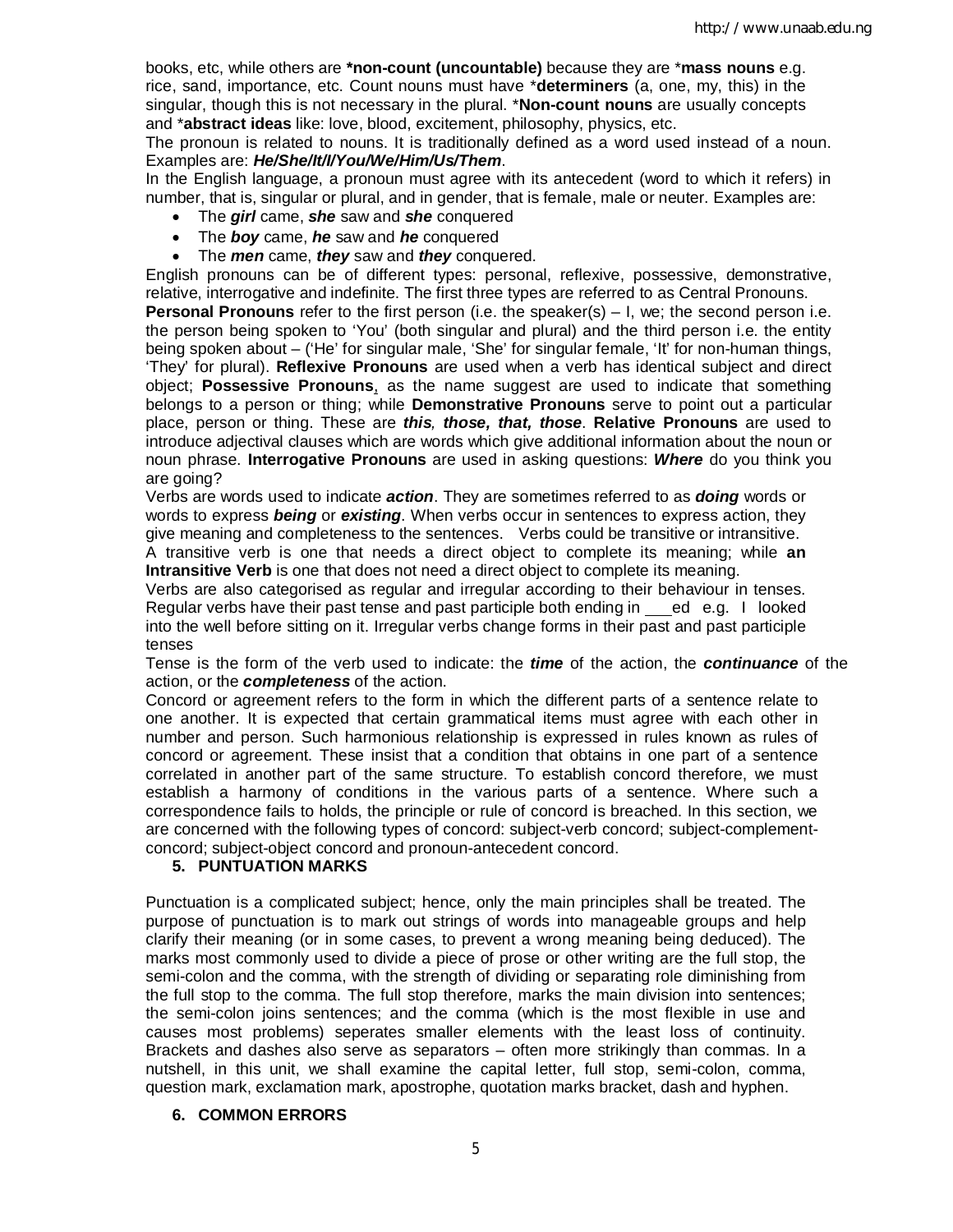Errors are human. However, they can be reduced or avoided altogether through careful and conscious effort. It is imperative, especially in writing, for a student/writer to create time in every situation – during examinations, in or out-of-class assignments, essay writing, among others, to read over and correct all errors. In this section, some of the possible causes of errors outlined are various execises illustrating many frequently committed errors are provided. The student will benefit much from practising these exercises with the intention of identifying and crrecting the errors.

- *(1)* Literal translation or transfer of language p[atterns and ideas from one's first language (L1) to the target language (Engliosh). For example: They are calling you (when the subject is an elderly person). This is a direct translation of the honorific pronoun (usually uses to refer to elders as a sign of respect in most Nigerian languages) from the user's L1 into English. The correct pronoun form for the third person singular is **he/she/it** no matter the age.
- *(2)* The use of long, complex sentences. These tend to cause mistakes that could have been avoided if shorter or simpler sentences were used.
- *(3)* Writing as one speaks; this may lead to a wrong or poor style as written work is usually formal while speech is informal.
- *(4)* Wrong use of a word for another e.g. **avoid** for **afford**.

Other types of errors include concord, malapropism, homophones and near homophones, word classes, synonyms, tautologies, misspellings, addition of (a) wrong letter(s) to a word, wrong placement of (a) word(s), punctuation, among others.

# **7. READING SKILL**

Reading is the process of extracting meaning from written or printed language. It is one of the four language skills (others are listening, speaking and writing) and one of the two major aspects of literacy. There are basically two kinds of activities involved in reading: reading aloud (oral reading) and silent reading. The latter is a task undertaken in private reading where a reader thinks through the meaning of what is read. Silent reading, therefore, is central to high academic achievement. Here, we shall examine:

- (1) Purpose for reading
	- $-$  Find the main ideas or main thought expressed
	- Select important information or details
	- Answer specific questions, identify certain information or make a general survey
	- Derive pleasure or enhance relaxation and creativity
	- $\overline{-}$  Evaluate the writer's ideas and facts
- (2) Reading rates
	- $-$  Skimming rate (extremely fast)
	- $-$  Rapid reading (medium fast)
	- Normal rate medium (slow/average)
	- Careful rate (very slow and thoughtful)